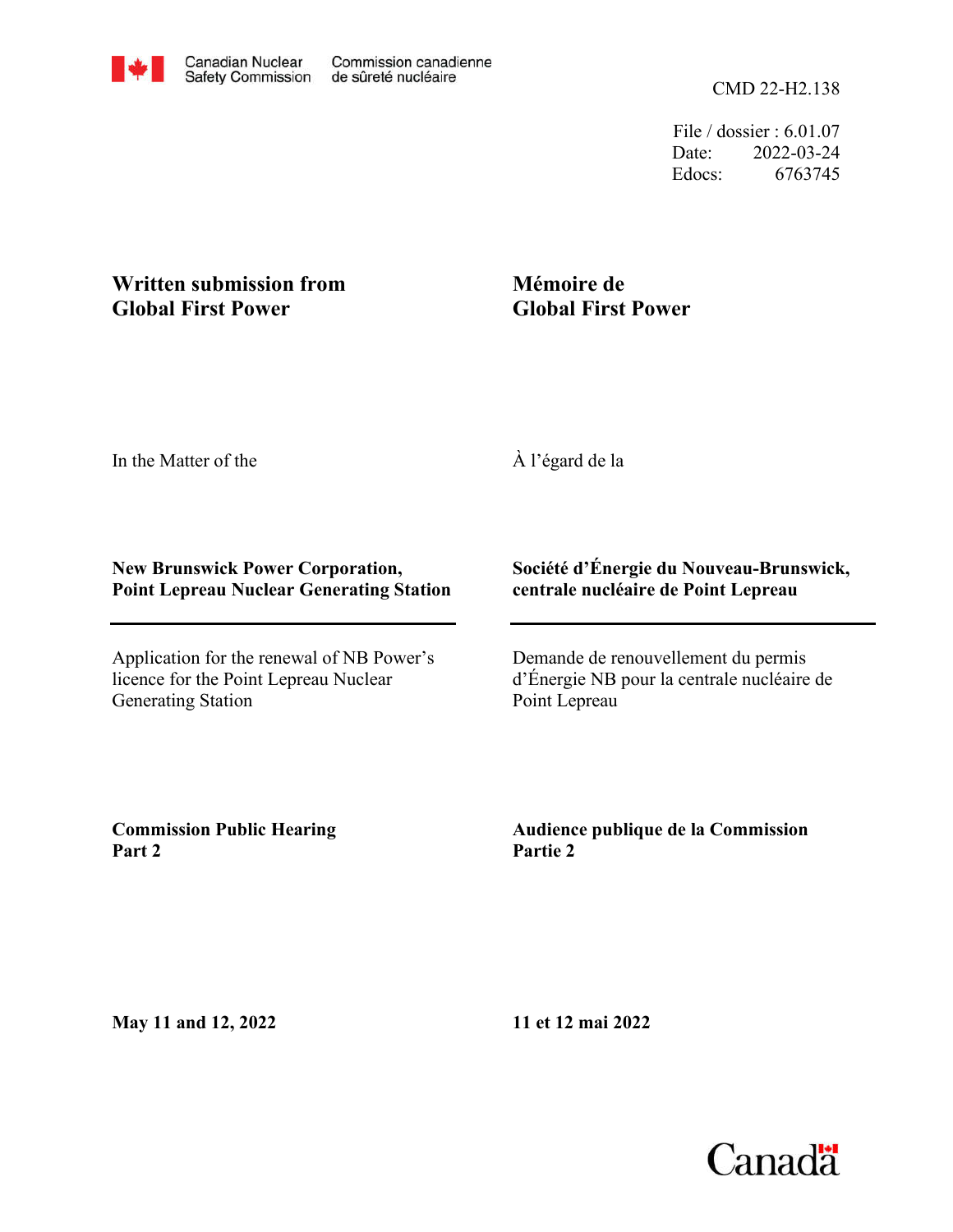Commission Secretariat Canadian Nuclear Safety Commission 280 Slater Street, P. 0. Box 1046 Ottawa, ON K1P 559 [interventions@cnsc-ccsn.gc.ca.](mailto:interventions@cnsc-ccsn.gc.ca)

March 24, 2022

**SUBJECT:** Point Lepreau Operating License Renewal (Ref. 2022-H-02)

Dear Commission Secretariat,

Please accept this letter as a written intervention for the CNSC hearing on May 11-12, 2022, to consider the application to renew the license for the Point Lepreau Nuclear Generating Station. On behalf of Global First Power, this letter is in support of the license renewal.

Global First Power (GFP) is a joint venture partnership between Ontario Power Generation (OPG) and USNC-Power Ltd., a wholly owned Canadian subsidiary of Ultra Safe Nuclear Corporation (USNC). Through the partnership, GFP proposes to construct, own and operate Canada's first small modular reactor (SMR), a USNC-designed Micro Modular Reactor® at Chalk River Laboratories, a site owned by Atomic Energy of Canada Limited (AECL) and managed by Canadian Nuclear Laboratories (CNL).

Our project is a 15-megawatt (MW) thermal (approximately 5 MW electrical) reactor which will generate low-carbon, reliable energy for use in remote industrial applications (like mining or heavy industry) and will serve as a commercial demonstration to show how this advanced energy technology can be part of the solution to support Canada's climate change goals.

#### We are supportive of the license renewal for Point Lepreau for the following reasons:

- Canada has a rich history and worldwide industry reputation in the leadership and excellence in nuclear innovation and development.
- For seven decades, our nation has pioneered advancements in nuclear technology for the peaceful benefit of the world, culminating in Canada's achievement of being a Tier 1 nuclear nation.
- The decades-long safety record of the entire Canadian nuclear fleet demonstrates a history of operating to the highest levels of safety and environmental protection and an ongoing commitment to continuous improvement.
- As part of this rich legacy, the Point Lepreau Nuclear Generating Station has operated safely for four decades, and today contributes more than a third of the energy used by New Brunswickers.
- The low-carbon energy from the station is almost completely free of greenhouse gas emissions and will continue to be even more important in the years to come, as New Brunswick and all of Canada strives to achieve a net zero carbon future.
- New Brunswick Power has a comprehensive Indigenous and public engagement program which includes a commitment to transparency in their communications and demonstrates high standards for industry peers to emulate.